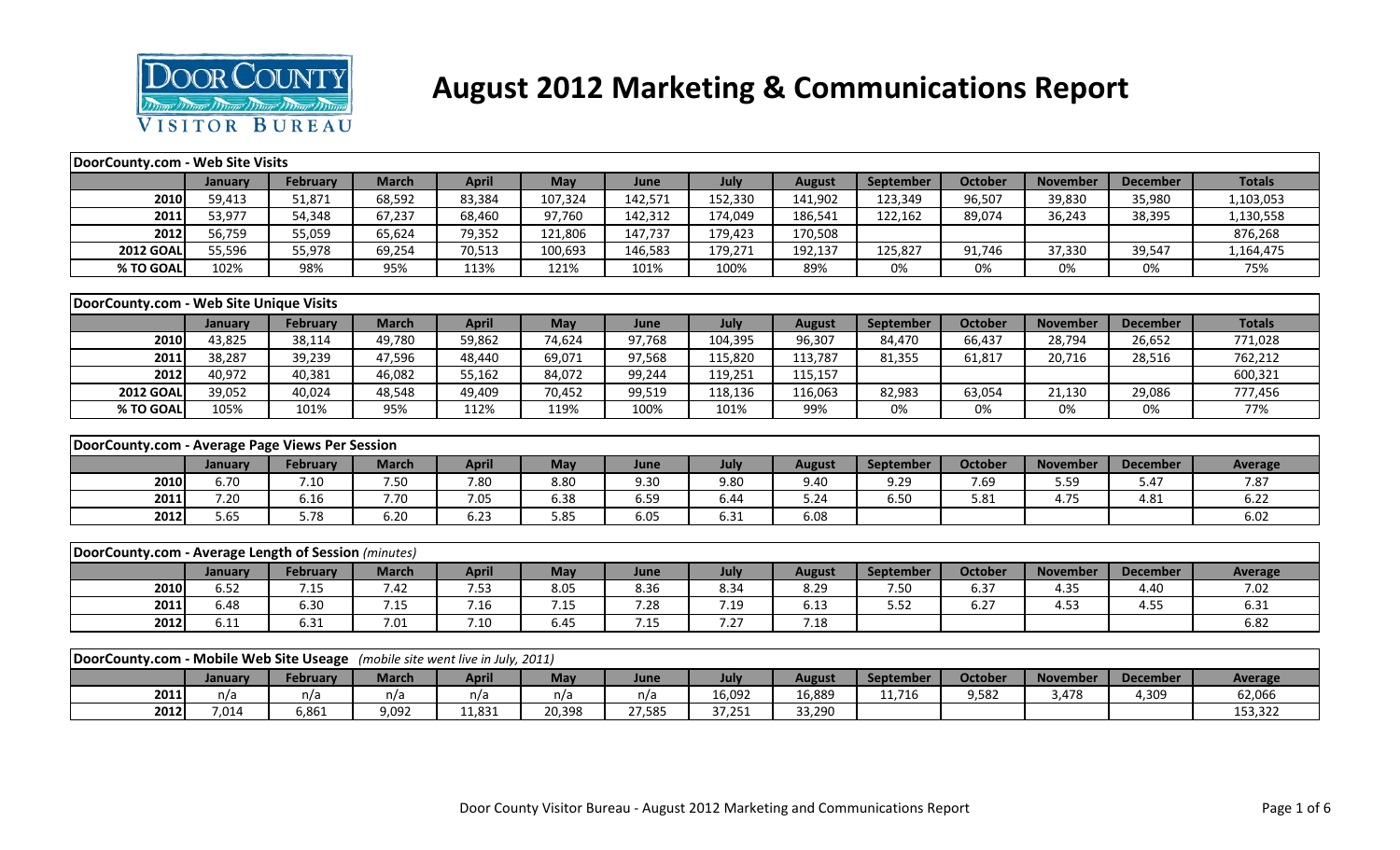| DoorCounty.com - Top Ten Most Requested Pages for the Month |                                    |
|-------------------------------------------------------------|------------------------------------|
| 1) /where-to-stay                                           | 6)/events/                         |
| 2) Home Page                                                | 7) where-to-dine                   |
| 3) /what-to-do                                              | 8) /where-to-stay/search-by-date   |
| 4) / events                                                 | 9) /where-to-stay/pets-allowed     |
| 5) /plan-your-trip                                          | 10) /where-to-stay/hotel-motel-inn |

| DoorCounty.com - Top Ten Sources |                                 |
|----------------------------------|---------------------------------|
| 1) google/organic                | 6) emailreportsite.com/referral |
| $2)$ (direct) / (none)           | 7) aol/organic                  |
| 3) yahoo/orgranic                | 8) DC/email                     |
| 4) bing/organic                  | 9) dnr.wi.gov/referral          |
| 5) DC/email                      | 10)ask/organic                  |

| <b>Social Media: Facebook</b> |         |                 |              |              |            |         |                                 |               |           |                |                 |                 |               |
|-------------------------------|---------|-----------------|--------------|--------------|------------|---------|---------------------------------|---------------|-----------|----------------|-----------------|-----------------|---------------|
| <b>Impressions</b>            | January | <b>February</b> | <b>March</b> | <b>April</b> | May        | June    | July                            | <b>August</b> | September | <b>October</b> | <b>November</b> | <b>December</b> | <b>Totals</b> |
| 2011                          | n/a     | n/a             | n/a          | n/a          | n/a        | n/a     | n/a                             | 286,488       | 245,032   | 191,854        | 4,113,378       | 4,248,343       | 9,085,095     |
| 2012                          | 191,394 | 198,686         | 198,684      | 163,672      | 215,057    | 218,996 | 219,603                         | 233,092       |           |                |                 |                 | 1,639,184     |
| <b>Post Views</b>             | January | <b>February</b> | <b>March</b> | <b>April</b> | <b>May</b> | June    | July                            | <b>August</b> | September | October        | <b>November</b> | <b>December</b> | <b>Totals</b> |
| 2011                          | 199,521 | 193,298         | 178,586      | 114,181      | 163,650    | 219,700 | 168,839                         | 172,648       | 45,020    | 40,769         | 1,089,150       | 960,516         | 3,545,878     |
| 2012                          | 42,566  | 44,999          | 52,921       | 46,245       | 41,652     | 47,465  | 61,081                          | 75,506        |           |                |                 |                 | 412,435       |
| <b>Page Views</b>             | January | <b>February</b> | March        | <b>April</b> | <b>May</b> | June    | July                            | <b>August</b> | September | <b>October</b> | <b>November</b> | <b>December</b> | <b>Totals</b> |
| 2011                          | 763     | 1,430           | 1,627        | 827          | 1,035      | n/a     | 730                             | 4,761         | 2,823     | 2,155          | 2,640           | 1,403           | 20,194        |
| 2012                          | 2,485   | 3,072           | 2,377        | 1,735        | 2,383      | 2,542   | 1,382                           | 1,227         |           |                |                 |                 | 17,203        |
| "Talking about this"          | January | <b>February</b> | <b>March</b> | <b>April</b> | May        | June    | July                            | <b>August</b> | September | <b>October</b> | <b>November</b> | <b>December</b> | <b>Totals</b> |
| 2011                          | n/a     | n/a             | n/a          | n/a          | n/a        | n/a     | 111                             | 1,370         | 802       | 481            | 1,121           | 417             | 4,302         |
| 2012                          | 1,228   | 848             | 617          | 400          | 736        | 694     | 656                             | 1,612         |           |                |                 |                 | 6,791         |
|                               |         |                 |              |              |            |         | (July 2011 Data from 7/19-7/31) |               |           |                |                 |                 |               |

| Social Media: Twitter Followers |                                                                                                                                                                    |       |       |     |       |       |       |       |       |       |       |       |        |  |  |
|---------------------------------|--------------------------------------------------------------------------------------------------------------------------------------------------------------------|-------|-------|-----|-------|-------|-------|-------|-------|-------|-------|-------|--------|--|--|
|                                 | <b>Totals</b><br><b>April</b><br>Octobe<br>February<br>March<br><b>November</b><br>May<br>July<br><b>December</b><br><b>August</b><br>September<br>June<br>January |       |       |     |       |       |       |       |       |       |       |       |        |  |  |
| 2010                            | n/a                                                                                                                                                                | 136   | 176   | 210 | 254   | 291   | 336   | 412   | 472   | 520   | 652   | 733   | 4,192  |  |  |
| 2011                            | 785                                                                                                                                                                | 825   | 813   | 901 | 955   | 1,002 | 1,034 | 1,094 | 1,123 | 1,207 | 1,238 | 1,271 | 12,248 |  |  |
| 2012                            | 1.352                                                                                                                                                              | 1,392 | 1.430 | 427 | 1,514 | 1,559 | 1,625 | 1,668 |       |       |       |       | 11,967 |  |  |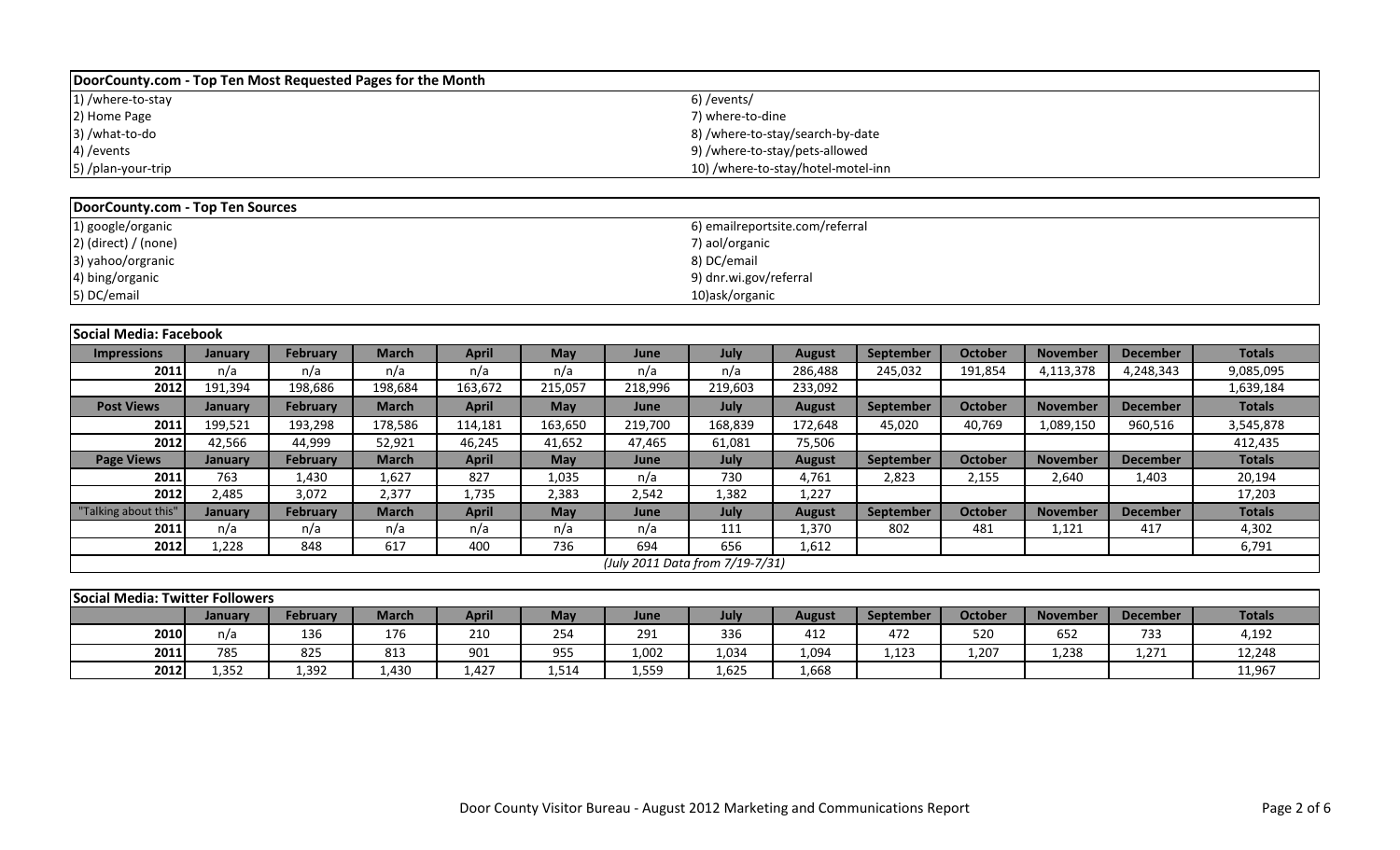|      | Social Media: Blog Page Views                                                                                                                               |     |     |     |     |     |       |       |       |     |     |     |       |  |  |
|------|-------------------------------------------------------------------------------------------------------------------------------------------------------------|-----|-----|-----|-----|-----|-------|-------|-------|-----|-----|-----|-------|--|--|
|      | <b>Totals</b><br>April<br>Octobe<br>February<br>July<br>March<br>May<br><b>November</b><br><b>December</b><br>August<br>September<br>June<br><b>January</b> |     |     |     |     |     |       |       |       |     |     |     |       |  |  |
| 2010 | n/a                                                                                                                                                         | n/a | n/a | n/a | n/a | n/a | n/a   | 361   | 28    | 214 | 165 | 189 | 957   |  |  |
| 2011 | 290                                                                                                                                                         | 139 | 184 | 98  | 373 | 777 | 1,044 | 1,177 | 1,146 | 775 | 466 | 630 | 7,099 |  |  |
| 2012 | 831                                                                                                                                                         | 816 | 584 | 495 | 673 | 788 | 1,143 | 1,003 |       |     |     |     | 6,333 |  |  |

|      | <b>Explore The Door Video Travel Show Activity (views/downloads)</b>                                                                                         |       |       |        |        |        |        |        |        |        |       |       |         |  |  |
|------|--------------------------------------------------------------------------------------------------------------------------------------------------------------|-------|-------|--------|--------|--------|--------|--------|--------|--------|-------|-------|---------|--|--|
|      | <b>Totals</b><br><b>October</b><br>April<br>May<br>February<br>March<br><b>November</b><br>July<br><b>December</b><br>August<br>September<br>June<br>Januarv |       |       |        |        |        |        |        |        |        |       |       |         |  |  |
| 2010 | 9,638                                                                                                                                                        | 8,126 | 9,670 | 10,518 | 10,963 | 12,829 | 16,608 | 15,617 | 14,336 | 12,512 | 5,789 | 6,635 | 133,241 |  |  |
| 2011 | 7,042                                                                                                                                                        | 5,958 | 7,755 | 8,587  | 10,468 | 18,005 | 21,511 | 18,525 | 12,014 | 9,532  | 4,558 | 5,460 | 129,415 |  |  |
| 2012 | 5.558                                                                                                                                                        | 5,606 | 7,296 | 1,315  | 10,554 | 13,237 | 17.945 | 13,338 |        |        |       |       | 81,849  |  |  |

|      | <b>Pay-Per-Click Results</b> |          |       |       |       |       |       |               |                  |         |                 |                 |               |
|------|------------------------------|----------|-------|-------|-------|-------|-------|---------------|------------------|---------|-----------------|-----------------|---------------|
|      | Januarv                      | February | March | April | May   | June  | July  | <b>August</b> | <b>September</b> | October | <b>November</b> | <b>December</b> | <b>Totals</b> |
| 2010 | 4,614                        | 4,385    | 9,300 | 6,582 | 5,264 | 6,424 | 6,439 | 6,721         | 6,983            | 6,507   | 3,656           | 3,836           | 70,711        |
| 2011 | 4,504                        | 1,443    | 4,606 | 7,998 | 8,431 | 8,513 | 8,139 | 8,194         | 8,254            | 7,125   | 4,954           | 5,423           | 80,584        |
| 2012 |                              |          |       | .419  | 5.573 | 6,411 | 6,453 | 4,845         |                  |         |                 |                 | 27,701        |

*\*Program started in April*

|      | Door County E-Newsletter -<br>- Number of E-Mails Sent                                                                                               |         |         |         |         |         |         |         |           |         |         |         |           |  |
|------|------------------------------------------------------------------------------------------------------------------------------------------------------|---------|---------|---------|---------|---------|---------|---------|-----------|---------|---------|---------|-----------|--|
|      | Totals<br>April<br>July<br>May<br><b>Octobe</b><br>March<br>February<br>December<br><b>August</b><br>September<br><b>November</b><br>June<br>January |         |         |         |         |         |         |         |           |         |         |         |           |  |
| 2010 | 371,019                                                                                                                                              | 360,592 | 354,519 | 354,430 | 789,935 | 338,109 | 384,033 | 561,135 | 1,067,900 | 530,701 | 538,905 | 535,579 | 6,186,857 |  |
| 2011 | 515.962                                                                                                                                              | 595,083 | 510,210 | 504,288 | 583,245 | 493,554 | 485,410 | 477,504 | 463,342   | 461,517 |         | 450,877 | 5,540,992 |  |
| 2012 | 437,876                                                                                                                                              | 429,892 | 422,016 | 416,363 | 423,591 | 431,349 | 429,697 | 424,671 |           |         |         |         | 3,415,455 |  |

|             | Door County E-Newsletter - Open Rates |                 |        |        |        |        |        |        |           |         |                 |                 |                |  |
|-------------|---------------------------------------|-----------------|--------|--------|--------|--------|--------|--------|-----------|---------|-----------------|-----------------|----------------|--|
|             | Januarv                               | <b>February</b> | March  | April  | May    | June   | July   | August | September | October | <b>November</b> | <b>December</b> | <b>Average</b> |  |
| <b>2010</b> | 5.00%                                 | 13.46%          | 12.70% | 14.40% | 15.05% | 14.31% | 12.70% | 14.30% | 13.19%    | 11.55%  | 9.13%           | 9.94%           | 12.98%         |  |
| 2011        | 4.52%                                 | 9.00%           | 13.16% | L2.08% | 1.00%  | 14.35% | 15.72% | 17.13% | 15.00%    | 12.68%  | 0.00%           | 12.90%          | 12.30%         |  |
| 2012        | 6.67%                                 | 12.70%          | 14.10% | 17.20% | 19.90% | 13.30% | 15.40% | 15.70% |           |         |                 |                 | 15.62%         |  |

|      | <b>Door County E-Newsletter - Click Thru's</b> |                 |       |       |        |       |       |        |           |                |                 |                 |         |  |
|------|------------------------------------------------|-----------------|-------|-------|--------|-------|-------|--------|-----------|----------------|-----------------|-----------------|---------|--|
|      | Januarv                                        | <b>February</b> | March | April | May    | June  | July  | August | September | <b>October</b> | <b>November</b> | <b>December</b> | Average |  |
| 2010 | 3.57%                                          | 3.80%           | 3.11% | 2.96% | 3.01%  | 3.51% | 2.96% | 2.25%  | 3.02%     | 2.69%          | 1.69%           | 2.05%           | 2.89%   |  |
| 2011 | 3.55%                                          | 5.20%           | 3.19% | 1.31% | 18.00% | 2.94% | 3.82% | 3.73%  | 3.15%     | 2.48%          | $0.00\%$        | 2.16%           | 5.21%   |  |
| 2012 | 3.86%                                          | 2.80%           | 2.00% | 2.10% | 2.80%  | 1.60% | 2.10% | 1.50%  |           |                |                 |                 | 2.35%   |  |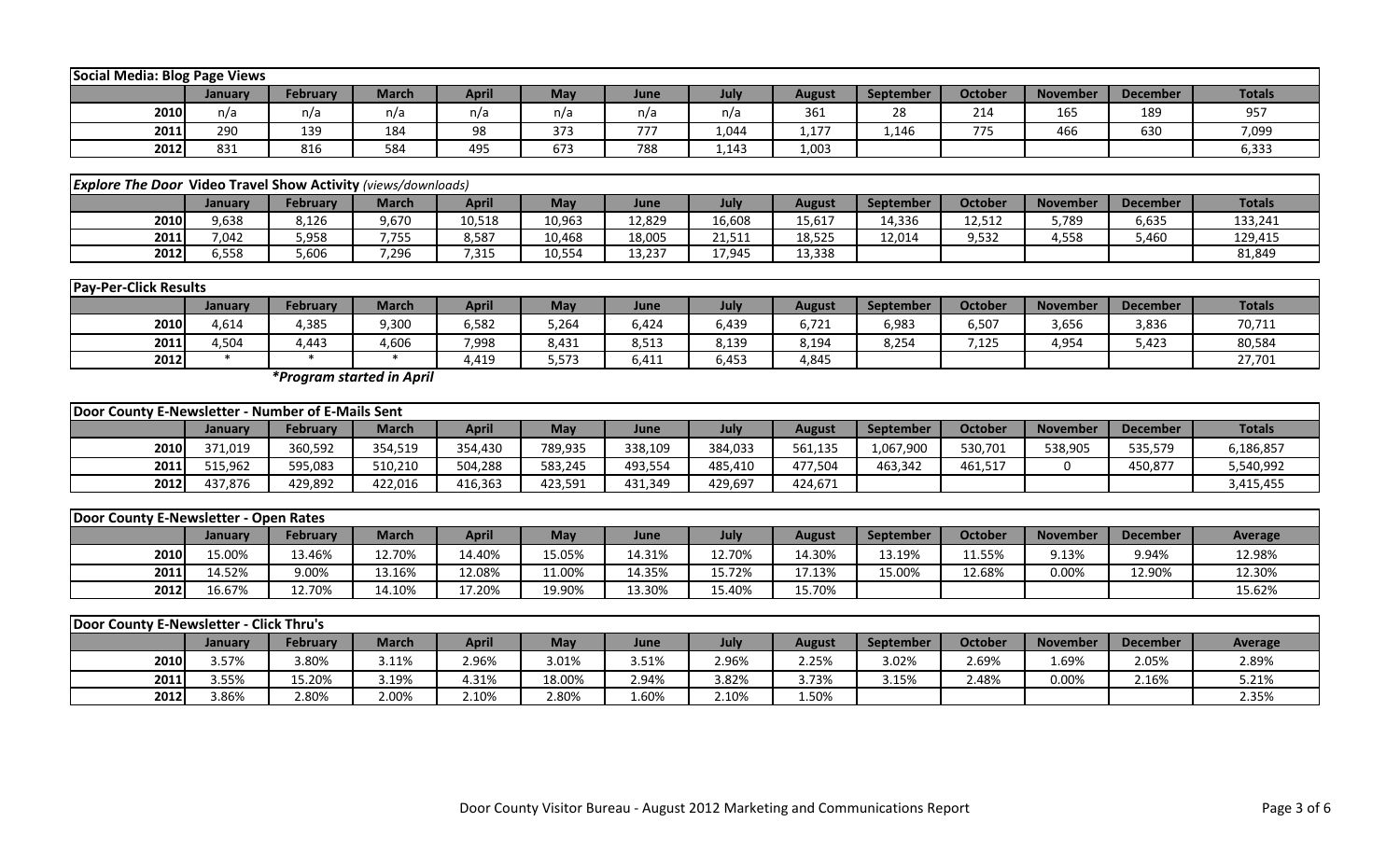|             | <b>Advertising - Programs &amp; Campaigns</b>                                                                                                                                |                 |           |              |                           |            |            |               |                                     |                |                 |             |  |  |
|-------------|------------------------------------------------------------------------------------------------------------------------------------------------------------------------------|-----------------|-----------|--------------|---------------------------|------------|------------|---------------|-------------------------------------|----------------|-----------------|-------------|--|--|
|             | January                                                                                                                                                                      | <b>February</b> | March l   | <b>April</b> | May                       | June       | July       | <b>August</b> | September                           | <b>October</b> | <b>November</b> | December    |  |  |
| <b>2010</b> | No ads                                                                                                                                                                       | <b>NOR</b>      | NOR/Image |              | Image/FOB*   Image/FOB*   | Image/FOB* | mage       | $Image/KSD$   | Image.KSD**                         | Image          | $HHN***$        | HHN/NOR**** |  |  |
|             | 2011 Image/NOR                                                                                                                                                               | <b>NOR</b>      | NOR/Image |              | Image/FOB*   Image/FOB*   | Image/LGBT | Image      |               | Image/SDSDC Image/SDSDC Image/SDSDC |                | HHN*            | $HHN***$    |  |  |
|             | 2012 Image/NOR                                                                                                                                                               | <b>NOR</b>      | Image     |              | $Image/FOB*$   Image/FOB* | Image/LGBT | Image/LGBT | Image/LGBT    |                                     |                |                 |             |  |  |
|             | *FOB = Festival of Blossoms<br>***HHN = Holidays and Holly Nights<br>**** NOR = Nature of Romance *****SDSDC = So Delicious. So Door County.<br>**KSD = Kingdom So Delicious |                 |           |              |                           |            |            |               |                                     |                |                 |             |  |  |

| <b>Advertising - Gross Impressions</b> |         |                 |         |             |                       |           |            |            |                  |                |                 |                 |              |
|----------------------------------------|---------|-----------------|---------|-------------|-----------------------|-----------|------------|------------|------------------|----------------|-----------------|-----------------|--------------|
|                                        | Januarv | <b>February</b> | March   | <b>Apri</b> | May                   | June      | July       | August     | <b>September</b> | <b>October</b> | <b>November</b> | <b>December</b> | <b>Total</b> |
| 2010                                   |         | 1,009,657       | 996,461 | 5,191,602   | 7,704,781             | 2,417,705 | ',350,861  | 1,497,739  | 9,848,936        | 801,682        | 774,004         | 20,000          | 32,613,428   |
| 2011                                   | 266.927 | 1,646,702       | 457.746 | 1,599,887   | <sup>2</sup> ,968,615 | 5,147,328 | 3,936,575  | 15,763,868 | 4,112,438        | 5,509,009      | 4,133,881       | 4,422,281       | 51,965,257   |
| 2012                                   | 603,196 | 322,727         | 7,058   | 922,717     | 6,653,500             | ,246,016  | 12,858,131 | 2,690,628  |                  |                |                 |                 | 31,303,973   |

| Advertising - Media Placed 2012 |         |                 |              |              |           |           |          |          |                  |                |                 |                 |              |
|---------------------------------|---------|-----------------|--------------|--------------|-----------|-----------|----------|----------|------------------|----------------|-----------------|-----------------|--------------|
|                                 | Januarv | <b>February</b> | <b>March</b> | <b>April</b> | May       | June      | July     | August   | <b>September</b> | <b>October</b> | <b>November</b> | <b>December</b> | <b>Total</b> |
| <b>Total Paid</b>               | \$9,060 | \$1,177         | \$2,894      | \$21,365     | \$119,199 | \$119,199 | \$47,507 | \$46,135 |                  |                |                 |                 | \$366,536    |
| Co-Op Dollars                   | \$0     | \$0             | S0           | \$0          | \$48,743  | \$19,743  | \$4,743  | \$9,346  |                  |                |                 |                 | \$82,575     |
| <b>Barter Dollars</b>           | \$1,170 | \$495           | \$353        | ΨU           | \$40,688  | \$38,949  | \$23,691 | \$27,360 |                  |                |                 |                 | \$132,706    |
| <b>Unpaid Dollars</b>           | ¢٨      |                 |              | ۹C           | ¢∩        | S0        | S0       | S0       |                  |                |                 |                 |              |

|                  | <b>Media Marketing Program - Impressions</b> |                 |            |            |            |           |            |               |                  |                |                 |                 |               |
|------------------|----------------------------------------------|-----------------|------------|------------|------------|-----------|------------|---------------|------------------|----------------|-----------------|-----------------|---------------|
|                  | <b>January</b>                               | <b>February</b> | March      | April      | Mav        | June      | July       | <b>August</b> | <b>September</b> | <b>October</b> | <b>November</b> | <b>December</b> | <b>Totals</b> |
| 2010             | 1,017,295                                    | 304,649         | .,562,351  | 1,315,770  | 738,046    | 213,955   | 16,055,478 | 805,595       | 853,768          | 903,207        | 313,088         | 460,000         | 24,543,202    |
| 2011             | 1,187,039                                    | 647,731         | 531,435    | 1,478,634  | 257,400    | 301,217   | 18,973,348 | 9,517,655     | 15,249,379       | 1,327,037      | 4,659,189       | 606,261         | 54,736,325    |
| 2012             | 23,227,492                                   | 850,742         | 17,200,525 | 10,142,348 | 13,876,785 | 3,979,061 | 1,379,279  | 1,762,561     |                  |                |                 |                 | 72,418,793    |
| <b>2012 GOAL</b> | 686.394                                      | 512,342         | 1,146,420  | 2,364,982  | 2,723,495  | 536,449   | 8,060,897  | 2,202,303     | 3,081,286        | 2,813,161      | 1,410,159       | 2,371,251       | 27,909,139    |
| % TO GOAL        | 3384%                                        | 166%            | 1500%      | 429%       | 510%       | 742%      | 17%        | 80%           | 0%               | 0%             | 0%              | 0%              | 259%          |

| Media Marketing Program - Ad Value Equivalency |                |                 |              |           |           |           |           |           |           |          |                 |          |               |
|------------------------------------------------|----------------|-----------------|--------------|-----------|-----------|-----------|-----------|-----------|-----------|----------|-----------------|----------|---------------|
|                                                | <b>January</b> | <b>February</b> | <b>March</b> | April     | May       | June      | July      | August    | September | October  | <b>November</b> | December | <b>Totals</b> |
| 2010                                           | \$37,936       | \$16,443        | \$361,125    | \$67,217  | \$46,351  | \$102,304 | \$421,940 | \$23,316  | \$173,883 | \$24,835 | \$70,052        | \$57,350 | \$1,402,752   |
| 2011                                           | \$74,363       | \$58,692        | \$77,286     | \$50,035  | \$8,777   | \$38,525  | \$31,993  | \$103,217 | \$231,817 | \$57,846 | \$94,313        | \$55,145 | \$882,009     |
| 2012                                           | \$794.635      | \$38,569        | \$1,066,547  | \$824,094 | \$182,636 | \$35,195  | \$16,126  | \$79,036  |           |          |                 |          | \$3,036,838   |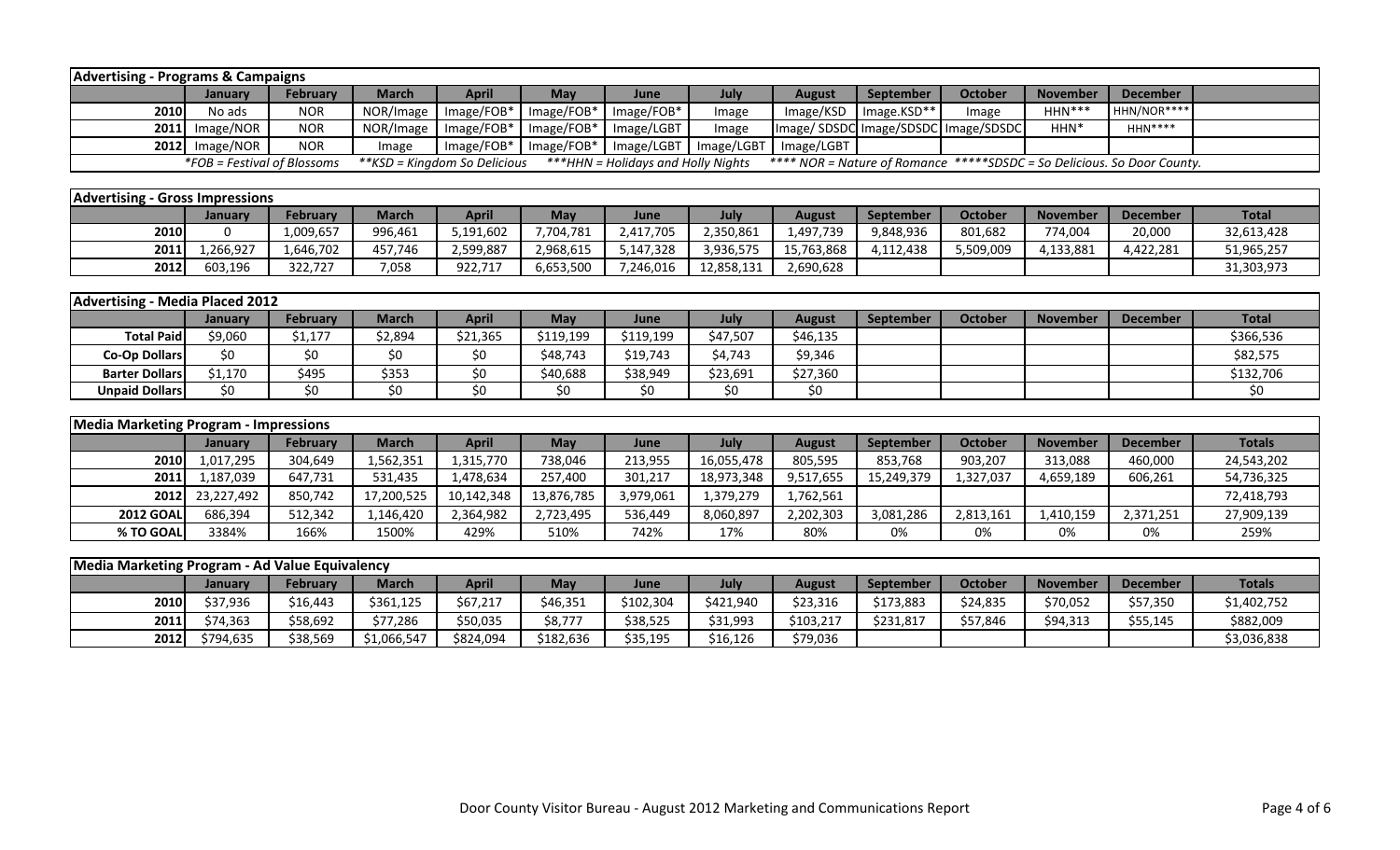|                                             | Media Marketing Program - Visiting Journalists |                 |                 |              |             |                 |                 |               |                  |                 |                 |                  |               |
|---------------------------------------------|------------------------------------------------|-----------------|-----------------|--------------|-------------|-----------------|-----------------|---------------|------------------|-----------------|-----------------|------------------|---------------|
|                                             | January                                        | <b>February</b> | <b>March</b>    | <b>April</b> | May         | June            | July            | <b>August</b> | <b>September</b> | <b>October</b>  | <b>November</b> | <b>December</b>  | <b>Totals</b> |
| 2010                                        | $\Omega$                                       | 12              | $\mathbf 0$     | 0            | 14          | 18              | $\mathbf 0$     | $\mathbf 0$   | 11               | 11              | 0               | $\mathbf{1}$     | 67            |
| 2011                                        | 0                                              | 13              | 0               | 0            | 13          | 14              | $\mathbf{1}$    | $\mathbf 0$   | 16               | 18              | $\mathbf{1}$    | $\boldsymbol{0}$ | 76            |
| 2012                                        | $\Omega$                                       | 16              | $\Omega$        | 0            | 13          | 17              | $\mathbf 0$     | 0             |                  |                 |                 |                  | 46            |
| <b>2012 GOAL</b>                            | $\mathbf{0}$                                   | 14              | $\Omega$        | $\Omega$     | 14          | 14              | $\mathbf{0}$    | $\mathbf 0$   | 14               | 14              | $\Omega$        | $\mathbf 0$      | 70            |
| % TO GOAI                                   |                                                | 114%            |                 |              | 93%         | 121%            |                 |               | 0%               | 0%              |                 |                  | 66%           |
|                                             |                                                |                 |                 |              |             |                 |                 |               |                  |                 |                 |                  |               |
| Media Monitoring - Publicity Value (Cision) |                                                |                 |                 |              |             |                 |                 |               |                  |                 |                 |                  |               |
|                                             | January                                        | February        | <b>March</b>    | <b>April</b> | May         | June            | July            | <b>August</b> | September        | <b>October</b>  | <b>November</b> | <b>December</b>  | <b>Totals</b> |
| 2010                                        | \$267,948                                      | \$162,592       | \$123,631       | \$128,682    | \$717,013   | \$153,716       | \$338,534       | \$207,042     | \$232,090        | \$176,386       | \$166,130       | \$34,037         | \$2,707,803   |
| 2011                                        | \$359,058                                      | \$94,993        | \$71,452        | \$188,681    | \$1,034,872 | \$428,164       | \$539,777       | \$322,635     | \$421,804        | \$663,977       | \$137,523       | \$242,033        | \$4,504,969   |
| 2012                                        | \$117,144                                      | \$106,820       | \$204,457       | \$771,613    | \$837,503   | \$1,096,446     | \$972,965       | \$851,634     |                  |                 |                 |                  | \$4,958,583   |
|                                             |                                                |                 |                 |              |             |                 |                 |               |                  |                 |                 |                  |               |
| <b>Group Tour Contacts</b>                  |                                                |                 |                 |              |             |                 |                 |               |                  |                 |                 |                  |               |
|                                             | January                                        | <b>February</b> | <b>March</b>    | <b>April</b> | May         | June            | July            | <b>August</b> | <b>September</b> | <b>October</b>  | <b>November</b> | <b>December</b>  | <b>Totals</b> |
| 2010                                        | 67                                             | 151             | 191             | 21           | 19          | 36              | 26              | 376           | 169              | 104             | 102             | 82               | 1,344         |
| 2011                                        | 47                                             | 181             | 130             | 198          | 20          | 39              | 32              | 27            | 343              | 202             | 69              | 132              | 1,420         |
| 2012                                        | 122                                            | 106             | 78              | 4            | 9           | 100             | 21              | 21            |                  |                 |                 |                  | 461           |
| <b>2012 GOAL</b>                            | 48                                             | 186             | 134             | 204          | 22          | 40              | 33              | 28            | 353              | 208             | 71              | 136              | 1,463         |
| % TO GOAL                                   | 254%                                           | 57%             | 58%             | 2%           | 41%         | 250%            | 64%             | 75%           | $0\%$            | 0%              | $0\%$           | $0\%$            | 32%           |
|                                             |                                                |                 |                 |              |             |                 |                 |               |                  |                 |                 |                  |               |
| <b>Group Tour Inquiries</b>                 |                                                |                 |                 |              |             |                 |                 |               |                  |                 |                 |                  |               |
|                                             | January                                        | February        | <b>March</b>    | <b>April</b> | May         | June            | July            | <b>August</b> | <b>September</b> | <b>October</b>  | <b>November</b> | <b>December</b>  | <b>Totals</b> |
| 2010<br>2011                                | 14                                             | 13              | 3               | 8            | 10<br>20    | $\overline{4}$  | 10              | 9             | 17               | 6               | 8               | $\overline{7}$   | 109<br>206    |
| 2012                                        | 16                                             | 13              | 14              | 18           |             | 15              | 8               | 30            | 23               | 21              | 14              | 14               |               |
|                                             | 26                                             | 19              | 10              | 5            | 9           | 27              | 25              | 16            |                  |                 |                 |                  | 137           |
| <b>2012 GOAL</b>                            | $\overline{17}$                                | 14              | $\overline{15}$ | 19           | 21          | $\overline{15}$ | 8               | 31            | 24               | $\overline{22}$ | 15              | 15               | 216           |
| % TO GOAI                                   | 153%                                           | 136%            | 67%             | 26%          | 43%         | 180%            | 313%            | 52%           | 0%               | 0%              | 0%              | 0%               | 63%           |
| <b>Meeting/Event Planner Contacts</b>       |                                                |                 |                 |              |             |                 |                 |               |                  |                 |                 |                  |               |
|                                             | January                                        | February        | <b>March</b>    | <b>April</b> | <b>May</b>  | June            | July            | <b>August</b> | September        | <b>October</b>  | <b>November</b> | <b>December</b>  | <b>Totals</b> |
| 2010                                        | 438                                            | 507             | 10              | 19           | 36          | 20              | 36              | 305           | 42               | 122             | 30              | 23               | 1,588         |
| 2011                                        | 59                                             | 71              | 71              | 56           | 280         | 429             | 29              | 235           | 126              | 106             | 130             | 231              | 1,823         |
| 2012                                        | 115                                            | 45              | 52              | 30           | 214         | 30              | $\overline{55}$ | 95            |                  |                 |                 |                  | 636           |
| <b>2012 GOAI</b>                            | 60                                             | 72              | 72              | 57           | 286         | 438             | 30              | 240           | 129              | 108             | 132             | 236              | 1,859         |
| % TO GOAI                                   | 192%                                           | 63%             | 72%             | 53%          | 75%         | 7%              | 183%            | 40%           | 0%               | 0%              | 0%              | 0%               | 34%           |